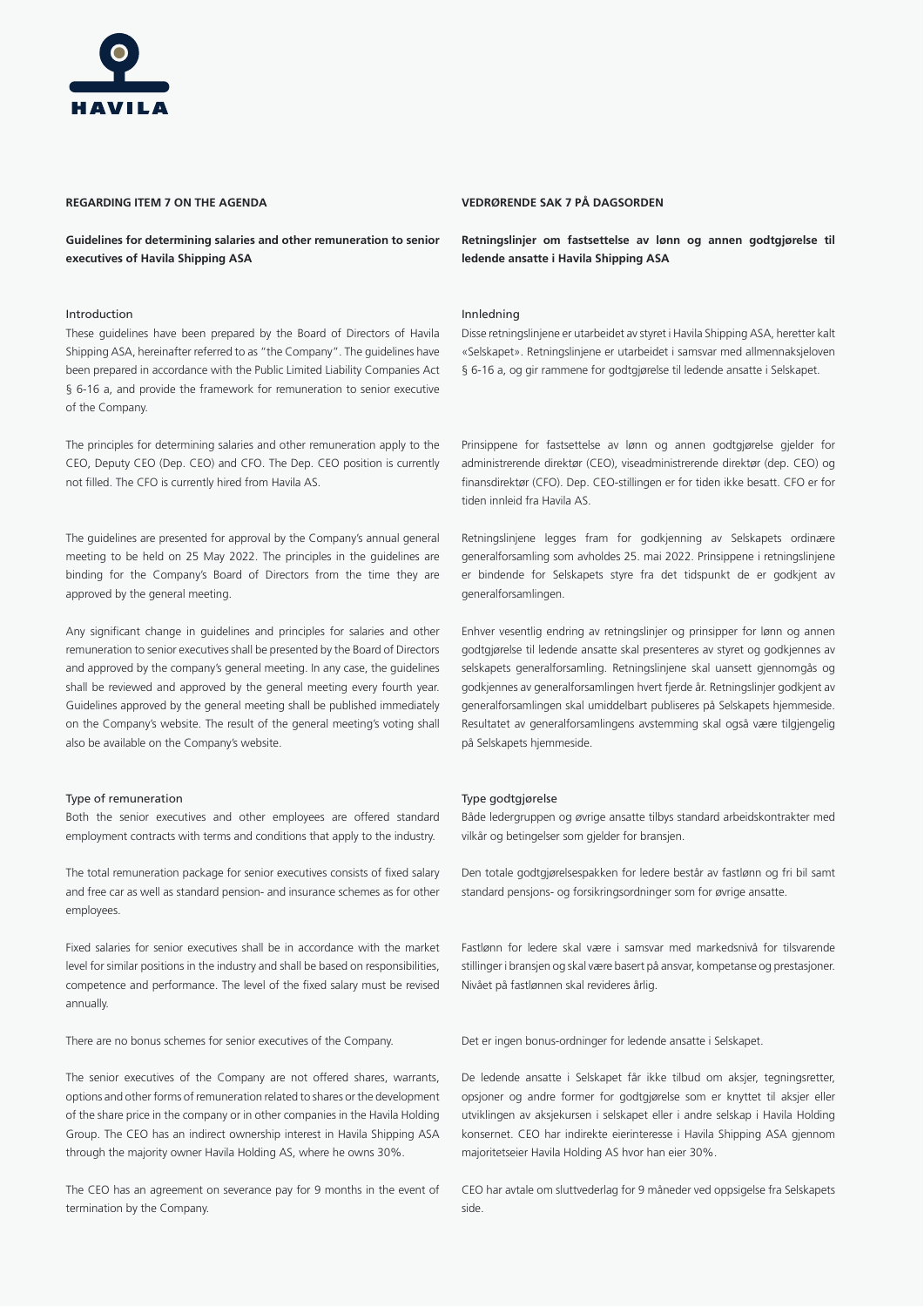

#### Pension schemes and insurance

The company has established a pension scheme in accordance with the Occupational Pensions Act. The pension scheme is based on a defined contribution pension scheme for all Norwegian employees in the administration, including senior executives. The pension scheme covers salaries up to 12G, and is in accordance with Norwegian law. None of the senior executives have performance-based pension schemes.

Insurance schemes in addition to the statutory occupational injury and occupational disease insurances that apply to all employees, including senior executives, are leisure injuries, other illnesses, group life, treatment guarantee health insurance and travel insurance.

#### Decision making process

The remuneration of the CEO shall, within the framework of agreements entered into, be recommended by the chairman of the board and approved by the board on an annual basis. The remuneration of other senior executives is approved by the CEO. The framework for annual salary adjustments for the administration, including senior executives, should be approved by the board.

# Pensjonsordninger og forsikringer

Selskapet har etablert pensjonsordning i henhold til lov om tjenestepensjon. Pensjonsordningen er basert på en innskuddsbasert pensjonsordning for alle de norske ansatte i administrasjonen, inkludert de ledende ansatte. Pensjonsordningen dekker lønn inntil 12G, og er i samsvar med norsk lov. Ingen av de ledende ansatte har resultatbaserte pensjonsordninger.

Forsikringsordninger i tillegg til de lovbestemte forsikringene yrkesskade og yrkessykdom som gjelder alle ansatte, inkludert de ledende ansatte, er fritidsskade, annen sykdom, gruppeliv, behandlingsgaranti helseforsikring og reiseforsikring.

#### Beslutningsprosess

Godtgjørelsen til CEO skal innenfor rammen av inngåtte avtaler anbefales av styrets leder og godkjennes av styret på årlig basis. Godtgjørelsen til øvrige ledende ansatte godkjennes av CEO. Ramme for årlig lønnsjustering for administrasjonen, inkludert ledende ansatte, godkjennes av styret.